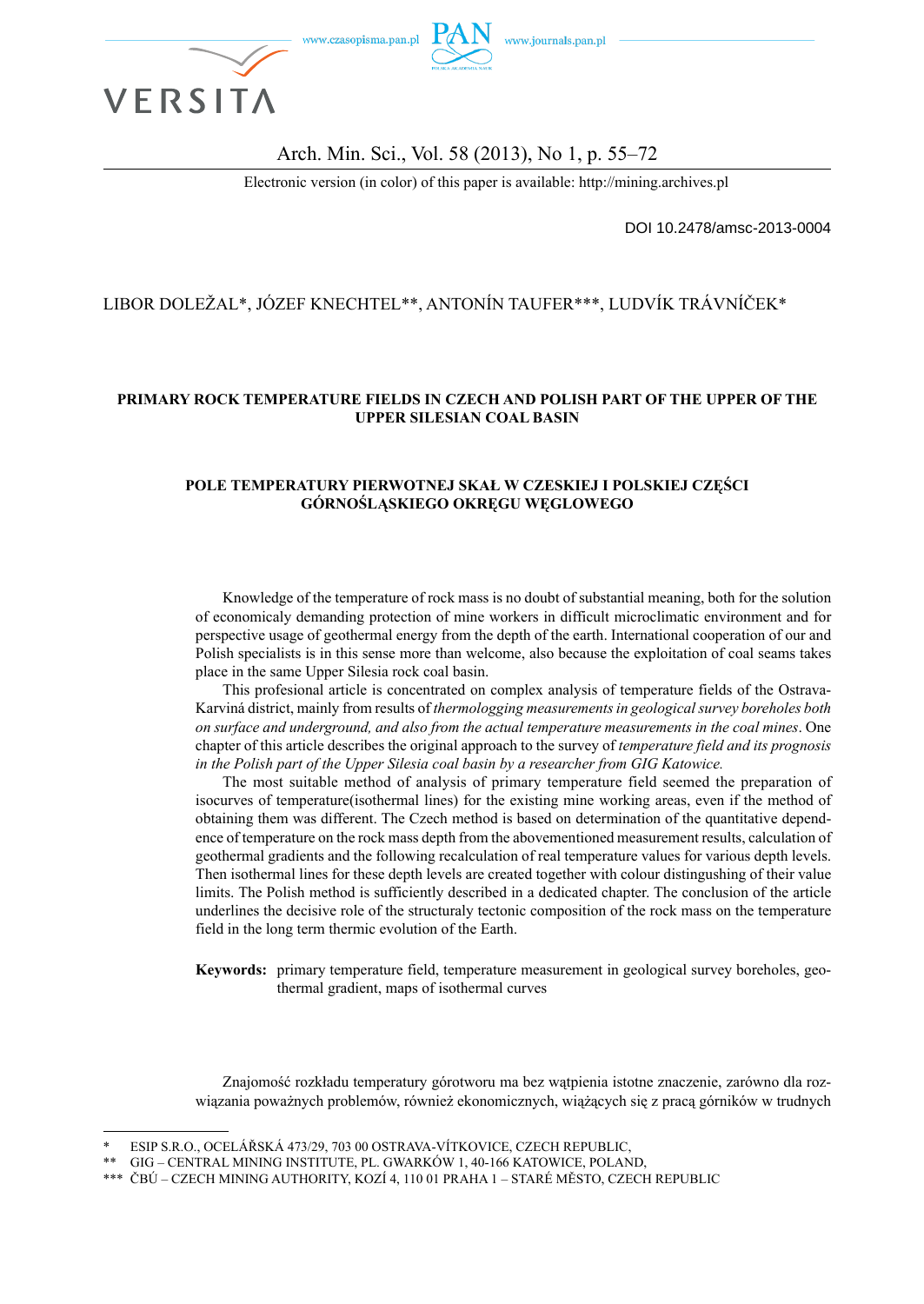

warunkach mikroklimatycznych jak i perspektywicznego wykorzystania energii geotermalnej. Współpraca czeskich i polskich specjalistów jest w tym aspekcie jest konieczna dlatego, że eksploatacja pokładów węgla odbywa się w tym samym Górnośląskim Zagłębiu Węglowym.

W niniejszym artykule przedstawiono analizę rozkładu pola temperatury pierwotnej górotworu w rejonie Ostrava-Karviná, opartą głównie na wynikach pomiarów geologicznych z odwiertów, wykonanych zarówno z powierzchni jak i pod ziemią, ale również na podstawie bezpośrednich pomiarów temperatury w kopalniach węgla kamiennego. Jeden z rozdziałów tego artykułu opisuje oryginalne podejście do badania rozkładu pola temperatury i jego prognozowania w odniesieniu do polskiej części Górnośląskiego Zagłębia Węglowego, opracowane przez specjalistów GIG w Katowicach.

Najbardziej odpowiednią formą obrazowania rozkładu pola temperatury pierwotnej wydaje się opracowanie izolinii temperatury pierwotnej (linii izoterm ) dla istniejących kopalni i miejsc pracy, niezależnie od metody uzyskiwania danych. Metoda czeska jest oparta na ustaleniu ilościowych zależności temperatury od głębokości górotworu na podstawie pomiarów, obliczenie gradientów geotermicznych i następnie obliczenie rzeczywistych wartości temperatury dla różnych poziomów głębokości. Następnie opracowywane są linie izoterm dla danych poziomów głębokości z wykorzystaniem kolorów dla odróżniania granic wartości. Polska metoda jest wyczerpująco opisana w osobnym rozdziale. W konkluzji artykułu podkreślono decydującą rolę struktury tektonicznej górotworu dla zmian rozkładu pola temperatury pierwotnej w długim okresie ewolucji termicznej Ziemi.

**Słowa kluczowe:** pole temperatury pierwotnej, pomiar temperatury w odwiertach geologicznych, gradient geotermiczny, mapy izoterm

# **Introduction**

Mining of black coal in general, not only in the Upper Silesia coal basin, advances into increasingly bigger depths. With increasing depth of mining, the microclimatic conditions get remarkably worse and come into conflict with safety and hygiene standards, the implementation of which gets technically and economically more difficult and costly, above all when considering the costs of ventilation and air conditioning, cost of the workforce.

Measurement and analysis of the rock mass primary temperature is therefore of substantial meaning considering the branch, societal and economical impacts, the area of health protection of mine workers, design of ventilation networks and air conditioning systems. The knowledge of temperature fields in the rock mass stands in the forefront of interest of the mining world, especially because of the effort to get new sources of energy and make use of geothermal energy from deep coal mines.

International cooperation of our and Polish specialists increases the meaning of carrying out temperature analysis with effective impact on their practical exploitation during mining coal deposits in both parts of the basin.

Only the knowledge of primary rock temperature will enable correct design of ventilation and air conditioning in deep coal mines thus preventing national economic losses that could result from using not suitable way of air conditioning, eg. artificial cooling of the airflow in case when climatic difficulties can be handled by natural measures, i.e. by more intense ventilation(increasing the airflow velocity, increasing the cross section of mine workings) at lower economiác expenditure.

This profesional article concentrates on complex analysis of temperature fields in the Ostrava-Karviná District from the results of *thermal logging measurements in geological survey boreholes both on surface and underground as well as from the results of actual mine temperature measurements.* One chapter of this article describes the original approach to the *temperature field research and its prognosis in the Polish part of the Upper Silesia basin*.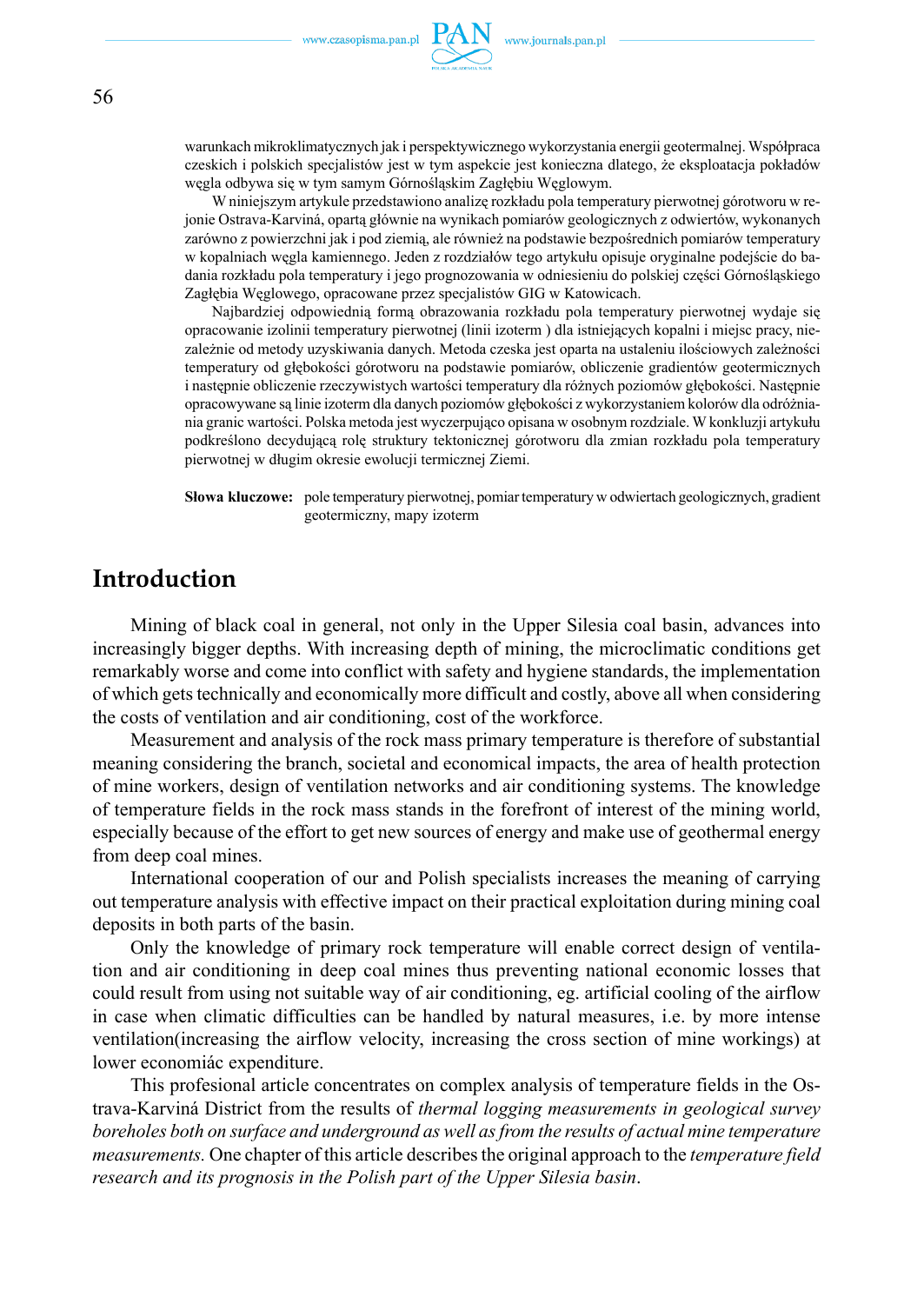

# **1. Primary temperature field**

Primary temperature field of the rock mass is a spatial variable, the value of which depends on the depth, structure and build-up of the rock mass, on temperature characteristics of the rock, on distance from the magma chamber. The notion *primary means original temperature field* in the rock mass depth, uninfluenced by external antropogenous interference, boring or mining activity. In this sense it practically cannot be exactly determined by any measurement.

Temperature field of the rock mass or the extracted rock samples exhibits a number of characteristics, physical and thermal properties such as heat flow, heat capacity, temperature gradient(negative temperature gradient), thermal conductivity. These properties are not the subject of this article.

The most commonly used and measured variables characterizing the primary temperature field are the *geothermal degree*  $G_S$  (m·1°C<sup>-1</sup>), eventually *geothermal degree gradient*  $G_{100}$  $(^{\circ}C \cdot 100 \text{ m}^{-1})$ ,

*The value of geothermal degree* gives

– depth in meters, corresponding to the increase in temperature by 1°C, calculated from the relationship

$$
G_S = \frac{H_K - H_O}{t_K - t_O}
$$

*the value of the geothermal degree gradient* gives

– the increase of  $\mathrm{C}$  for 100 m of depth, calculated from the relationship

$$
G_{100} = 100 \cdot \frac{t_N - t_{N-1}}{H_N - H_{N-1}}
$$

where

 $H_K - H_O$  is the difference between the final and initial depth of temperature measurements,

 $t_K - t_O$  is the difference between the temperatures in the finbal and original depths.<br>  $H_N - H_{N-1}$  is the difference between the specified depth levels, is the difference between the specified depth levels,

 $t_N - t_{N-1}$  is the difference between temperatures measured at the respective depths  $H_N$ ,  $H_{N-1}$ .

Changes of temperature field with temperature are roughly proportional so that it is possible to express them by a linear equation, where the value of thermal degree gradient is the slope of the line of temperature *T* dependance on depth *H* in the linear regression  $T_H = G_{100} \cdot H + c$ . Since the geological profile of the rock mass contains geologically different horizons with different thermal conductivities, it is essential to consider the *calculated values of geothermal degrees and their respective gradients only as average values.*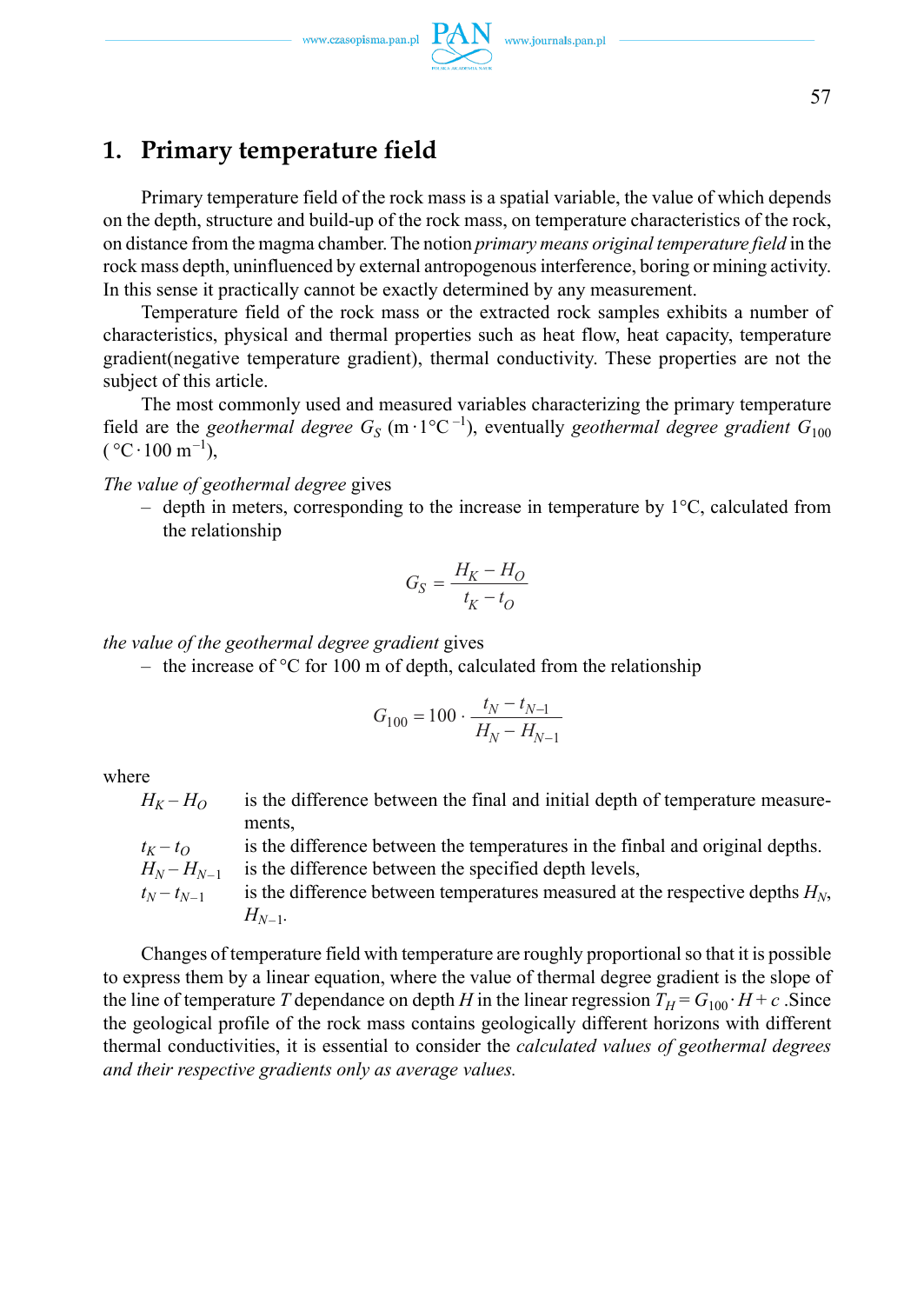

### **1.1. Literature survey knowledge**

The first temperature measurements of the rock mass in OKR mines were carried out by the VVUÚ Ostrava-Radvanice staff as early as 1956 (Brudnik), however, their contribution to the knowledge of the temperature field of the hardcoal OKR district is not very significant. The systematic *mine research measurements* of rock temperatures begun only in 1967 with the aim to *determine temperature isolines in the critical depths of 800-1200 m under surface* (Suchan, 1967). Some temperature measurements were carried out in cooperation with VŠB-Technical University Ostrava. The results of Dr. Suchan´s work are comprehensively treated in research reports of VVUÚ Ostrava-Radvanice.

The issues of temperature field measurements begun to be adressed by the staff of the Institute of Geonics ČSAV in the eighties, namely by (Taufer  $&$  Fiala, 1982), and their followers, especially (Trojanová, 1987-91) and (Špirko, 1991).

The situation in the research of the temperature field in the Upper Silesia basin on the Polish side is significantly different. The Polish standard PN-G-04038 "Mine security at rock temperature threats. Measurement of primary temperature" was issued as soon as 1998, apparently provoking the systematic research from 2003. More detailed description of the Polish analysis of temperature field and of its results is given in Chap. 3.

### **1.2. The analyzed region**

The analyzed region is above all the Czech part of the Upper Silesia coal basin and the adjacent border area of the Polish part. The situation is best represented in the map on Fig. 1.

This map shows the individual OKR mines prior to their restructuring and prior to the closure of many of them(mines Odra, Šverma, Heřmanice, Ostrava, Fučík – in the so called Ostrava part of OKR) and some others in the Karviná part(mines Dukla, František, Barbora). In their present form the mines are cioncentrated into larger units, namely into

- Karviná mine, including the former mines(nowadays plants) ČSA, Doubrava, Lazy,
- Darkov mine, including the former mines(nowadays plants) Darkov, Gabriela and 9. květen,
- ČSM Mine centralizing the former plants ČSM north and ČSM south.

As far as the remaining mines Paskov and Staříč, belonging into the so called southern part of OKR are concerned, the mine Paskov was closed down and only the Staříč mine goes on in mining the Ostrava seams formation.The quoted southern part of OKR is relatively isolated, not connected to the Ostrava-Karviná part. The separation of the Paskov mine results from the so called *Bludovice pothole*, tectonically predisposed erosion paleo valley. The same is true of the *Oprechtice pothole* separating the Paskov mine from the Staříč mine. The height gradient oif the axis of the Bludovice pothole from the Ostrava-Karviná ridge is over 1000 m.

The divide between the Ostrava and Karviná part of OKR is created by the most important fold structure oriented NNE-SSW, the so called *Orlová fold*, going through the mining area of the Fučík mine. The Orlová fold is a typical fault-propagation fold structure, with the lift amplitude of cca 600-700 m.\*

<sup>\*</sup> By fault propagation we understand a very flat overthrust. In the Czech part of the Upper Silesia basin the rearrangement is in the order of hundreds of meters, then in the Polish part (Jejkovice and Rybnik brachystructure) is up to 5 km, ie. on overlay limit.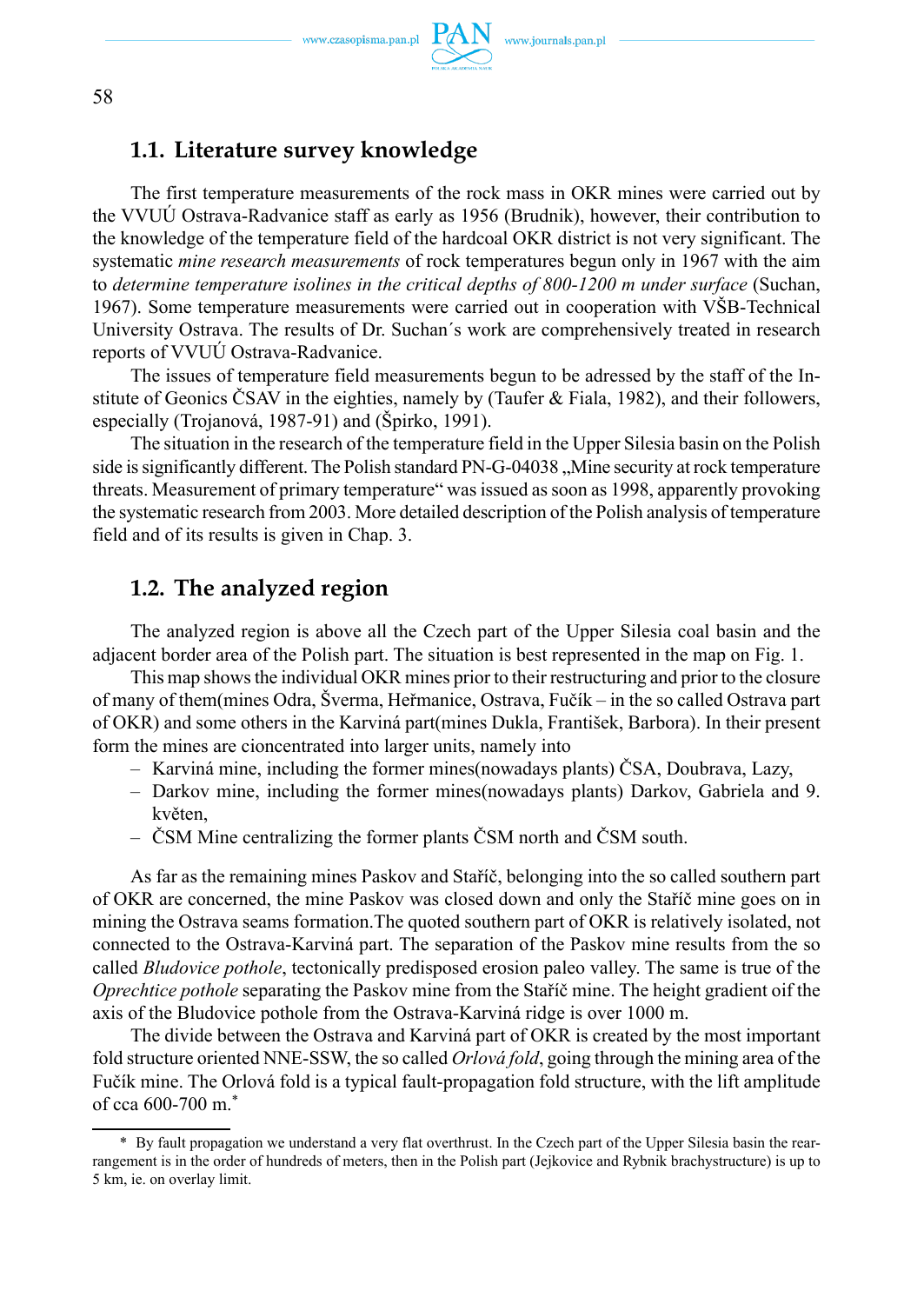



Fig. 1. The map of mining areas of OKR and the adjacent Polish part of Upper Silesia basin

The Orlová fold separates stratigraphically completely different carboniferous strata, formed of

- Petřkovice, Hrušov, Jaklovec and Poruba layers in the West,
- Suchá, Doubrava and saddleback seams in the East.

These facts we give to document that in difference to the linked mining areas in the Polish part of much simpler tectonic structure it is appropriate to study the individual parts of OKR separately, without the *real possibility to continuously connect the temperature fields of the Ostrava, Karviná and southern parts.*

# **2. Methods for determining the primary temperature field**

The real possibility how the determine the "primary" temperature field is repreesented by such methods that enable to measure temperature in the rock mass uninfluenced by any human interference, which is in reality impossible.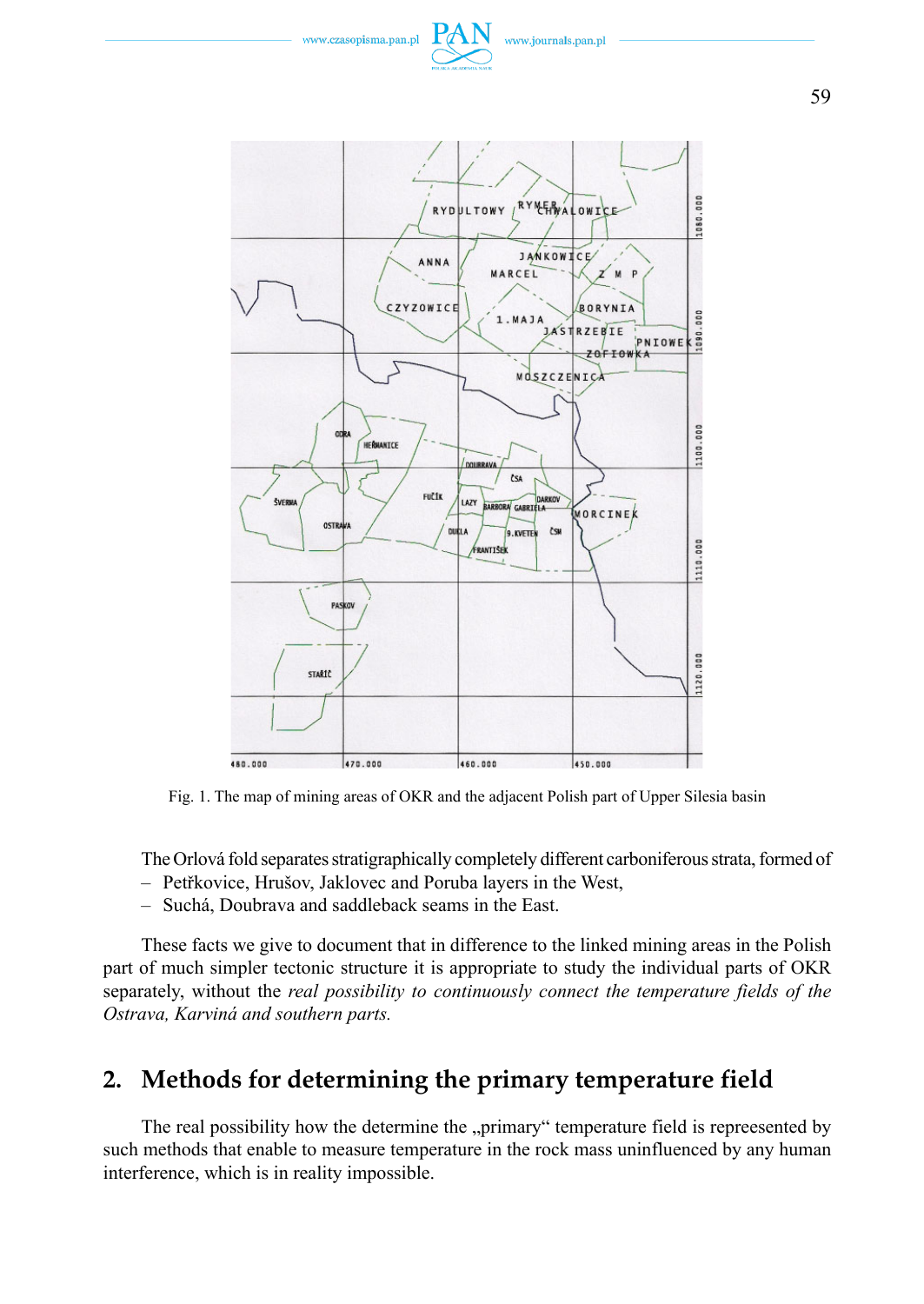

Therefore it is used in practice

- a) continuous temperature measurement in survey boreholes from surface (conventional *thermologging*),
- b) *temperature measurement in freshly driven mine workings*, in short boreholes in the side of the opening drift,
- c) *physico-geological models*,
- d) *mathematical models for temperature forecasting* at great depths.

In our contribution we deal only with methods ad a), b), the Polish part adds the method ad c).

# **2.1. Continuous thermologging in survey NP bores from surface**

This is done on completed geologic survey bores led from surface in OKR up to depths of 1500 m – these were realized during the fifties to nineties of the last century by Geologický průzkum Hrabová. This method in spite of being often unjustly criticized comes closest to the primary temperature state of the rock mass when rtespecting the strict conditions of stabilized temperature regime in the completed borehole. The geologic survey bores were drilled in dense network of cca  $2 \times 2$  to  $5 \times 5$  km preferrably in the border parts of OKR out of the range of mining activity.

The results of continuous thermologging measurements showed the possibility of detecting very detailed temperature changes in the bore profile. Nevertheless, in the following analyses only the results of *average values of geothermal degrees and their gradients* are given.

It is essential to point out that this method of primary temperature field analysis from the results of thermologging measurements is subject to errors associated with the process of drilling that represents not very significant intervention when compared to mining activity, but there is still partial deformation of the temperature field in the bore vicinity by errors caused by circulation of the drilling fluid with its cooling effect, by heating of the rock by the drilling tool, by water inflow into the borehole, by gas leakage and expansion from the surrounding rocks, by its possible chemical interaction with the drilling fluid, by bore rinsing after completion of drilling, by cementing the bore casings(considerable amount of heat during cement setting).

For these reasons, to prevent these influencing factors, the thermologging measurements are taken only on completed bores, when the disturbed temperature field slowly recovers, and that after a period of rest lasting not less then 104 days.

To analyze the temperature field by this method, 37 bores were selected with the effort to cover and represent the Karviná area of interest ikn its primary diversity. Average values of geothermal gradients were calculated for these boreholes and isothermal line maps were prepared for the specific depths from –450 to –1 050 m with 100 m increment using the SURFER program.

An example of a map of thus produced isothermal lines for the currentmining depth of –650 m is given in Fig. 2.

### **2.1.1. Ressults of thermologging measurements**

The completed analyses of thermologgs from geologic survey NP bores together with isothermal line maps for various depth levels give the basic regional picture of the size and distribution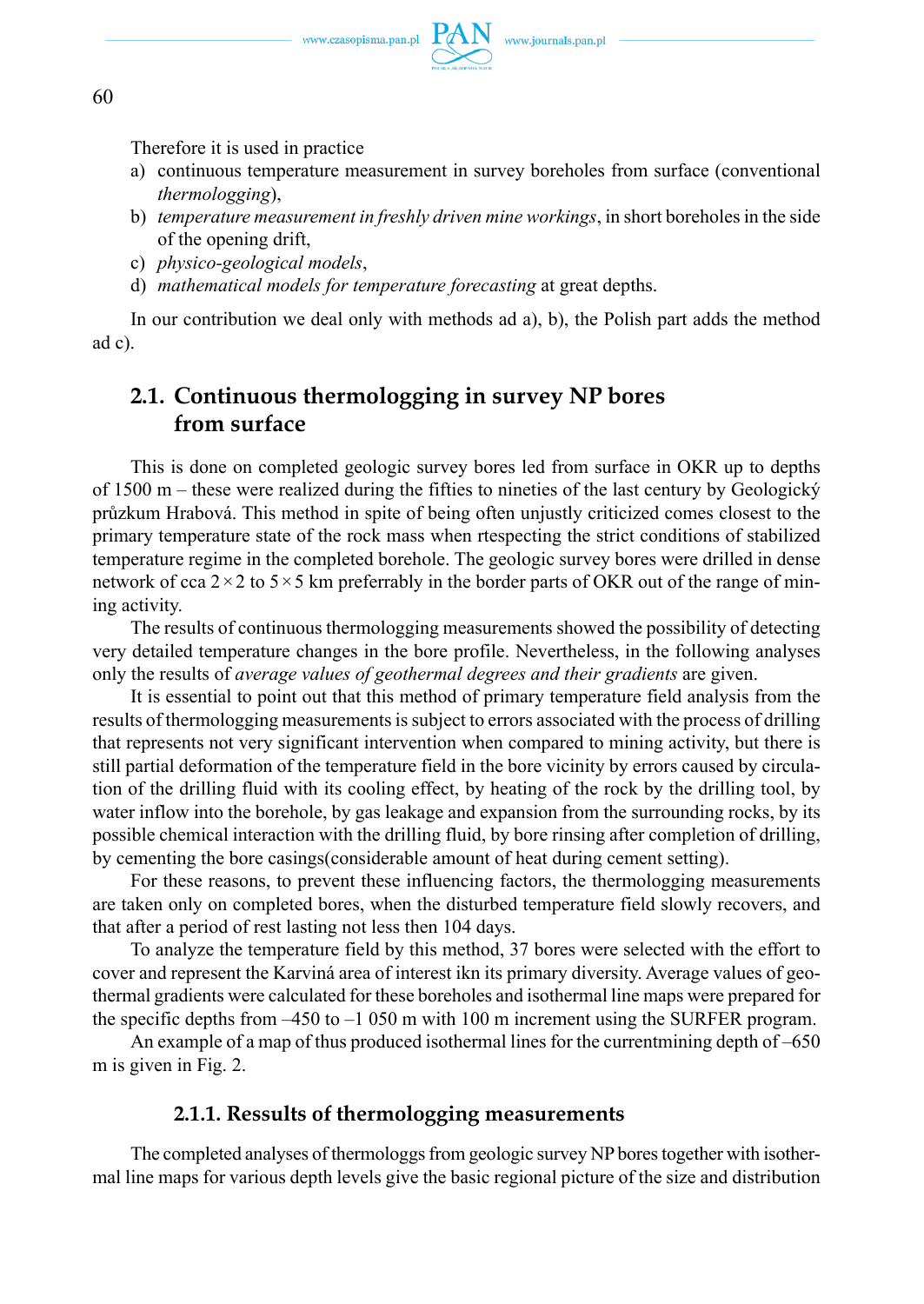



Fig. 2. Example of a map of isothermal lines in the Karviná subbasin of OKR from NP bores in the depth of –650 m. Crosses indicate the location of boreholes

of the primary temperature field in the Karviná part of OKR. From these results, it is posible to draw the following conclusions:

- a) though the geologic survey bores were drilled at different times, namely during 1957-94 and measured by different thermologging devices, thanks to the calibration of the thermologging sensors (thermometers) on known etalons and thanks to strict respectation of the sufficientř recovery period after the completion of drilling, i.e. at stabilized temperature regime, it is possible to consider the completed analyses of thermologiing results *as reliable*, even if they are *just of regional significance*.
- b) temperature field found in this way for the area *outside the former and present mining activities* for the same depth is highly variable. The values of the geothermal degree vary between 27 to 41 m/1°C, those of the gradient between 2,6 to 3,7°C/100 m. Temperatures eg. at this depth of –650 m also vary widely from 32 to 42°C. This difference cannot be caused at the relatively identical geological profile only by changes in thermal conductivity of rocks and by different hydrogeological conditions and is probably associated with the very complicated structural.tectonic arrangement of the Czech part of Upper Silesia basin.

61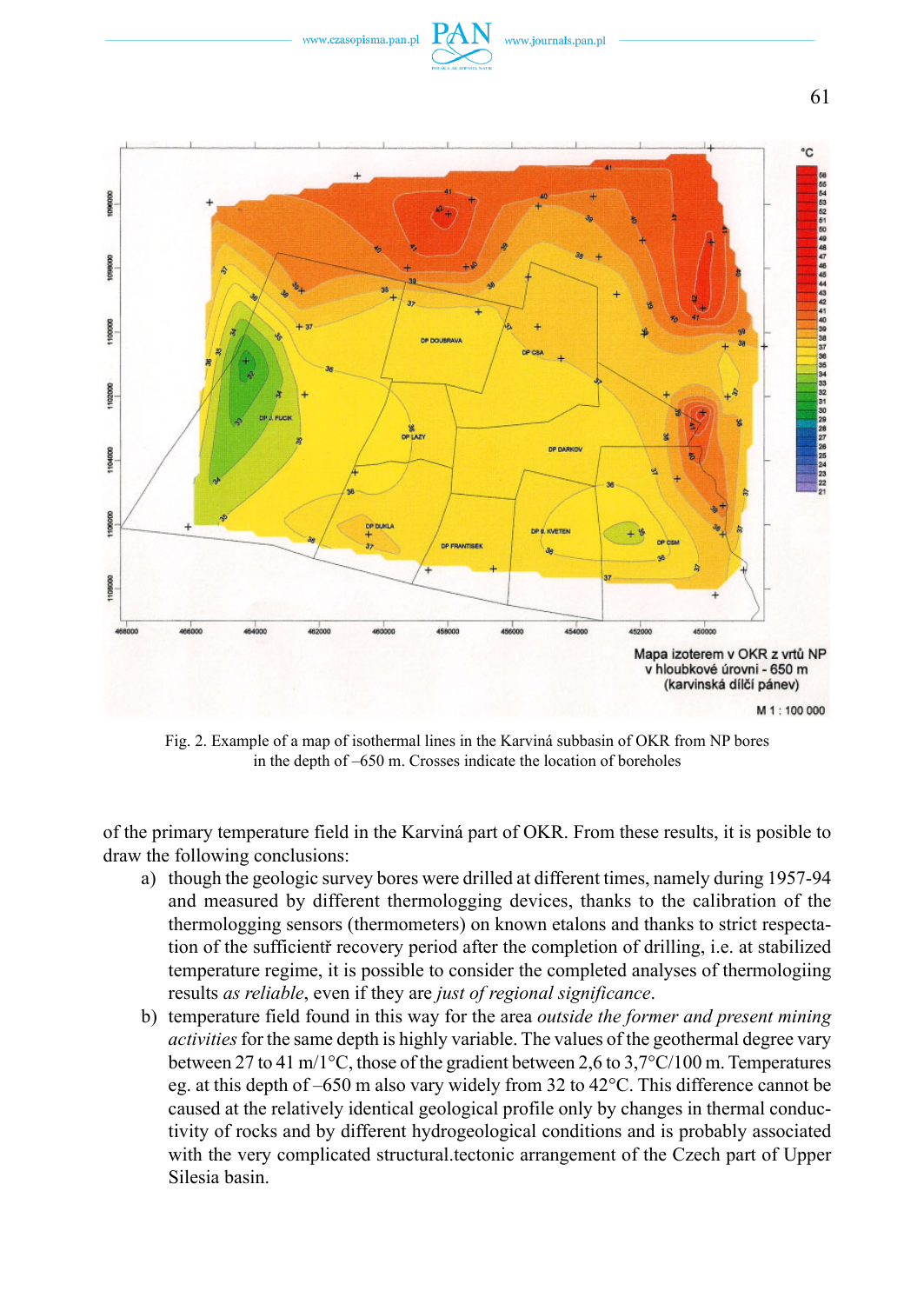

- c) The middle area of the Karviná part, represented by the Lazy, Dukla, František, 9. květen mines, further by the eastern part of the Fučík mine, western part of Darkov and ČSM mines can be characterized by relatively smooth and steady temperature field. The western part of the Fučík mine appears as the coldest, exhibiting temperatures from 32 to 34°C in the area of the Orlová fold overlay. Lower temperature is probably characteristic also for the Ostrava subbasin as well as for the southern part of OKR, mining the coal seams of the Ostrava strata. On the other hand, the northern and eastern Karviná parts represented by the ČSA and Doubrava (north) mines plus Fučík (north) and ČSM (east) appear as the warmest. To the north and outside of the exploited Karviná area we find extremely high temperatures for this depth, namely up to 42°C.
- d) *Results of regional significance cannot cover all details of temperature distribution in the exploited part of the district*. They will be therefore completed and confronted with other methods of primary temperature field analysisi in further chapters.

# **2.2. Mine measurements of temperature in freshly driven mine workings**

The origins of mine rock temperature measurements in short prebores in the vicinity of advancing headings of underground corridors date back to the sixties of last century. About 188 measurements at various depths on various pits both in Ostrava and Karviná subbasins were carried out by the method developed by VVUÚ Ostrava-Radvanice. At the newly opened pits Paskov and Staříč it was not possible to carry out sufficient number of measurements necessary for the construction of isothermal lines( Suchan, 1969, 1970). Isothermal lines were prepared for various levels of depth up to –900 meters, from which it was obvious that

- the warmest part of the district is located in the East and North,
- there is relatively considerablde difference of the temperatures measured in horizontal direction (at the same depth).

The temperature values (of the original temperature field) varied within the following limits

| $-500 \text{ m}$ | $28 - 32$ °C       |
|------------------|--------------------|
| - 600 m          | $30-35$ °C         |
| $-700 \text{ m}$ | $32 - 37$ °C       |
| $-800 m$         | $35 - 40^{\circ}C$ |
| $-900 \text{ m}$ | $39 - 43$ °C       |

Note: it is possible to compare these temperature values determined in the seventies with maps of isothermal lines constructed from the thermal logging of surface NP bores in 2010 – Chapter 2.1.1 bringing the following data:

| $-450 \text{ m}$ | $28 - 34$ °C       |
|------------------|--------------------|
| $-550 \text{ m}$ | $30 - 38$ °C       |
| $-650 \text{ m}$ | $32 - 40^{\circ}C$ |
| $-750 \text{ m}$ | $34 - 43$ °C       |
| $-850 \text{ m}$ | $37 - 46$ °C       |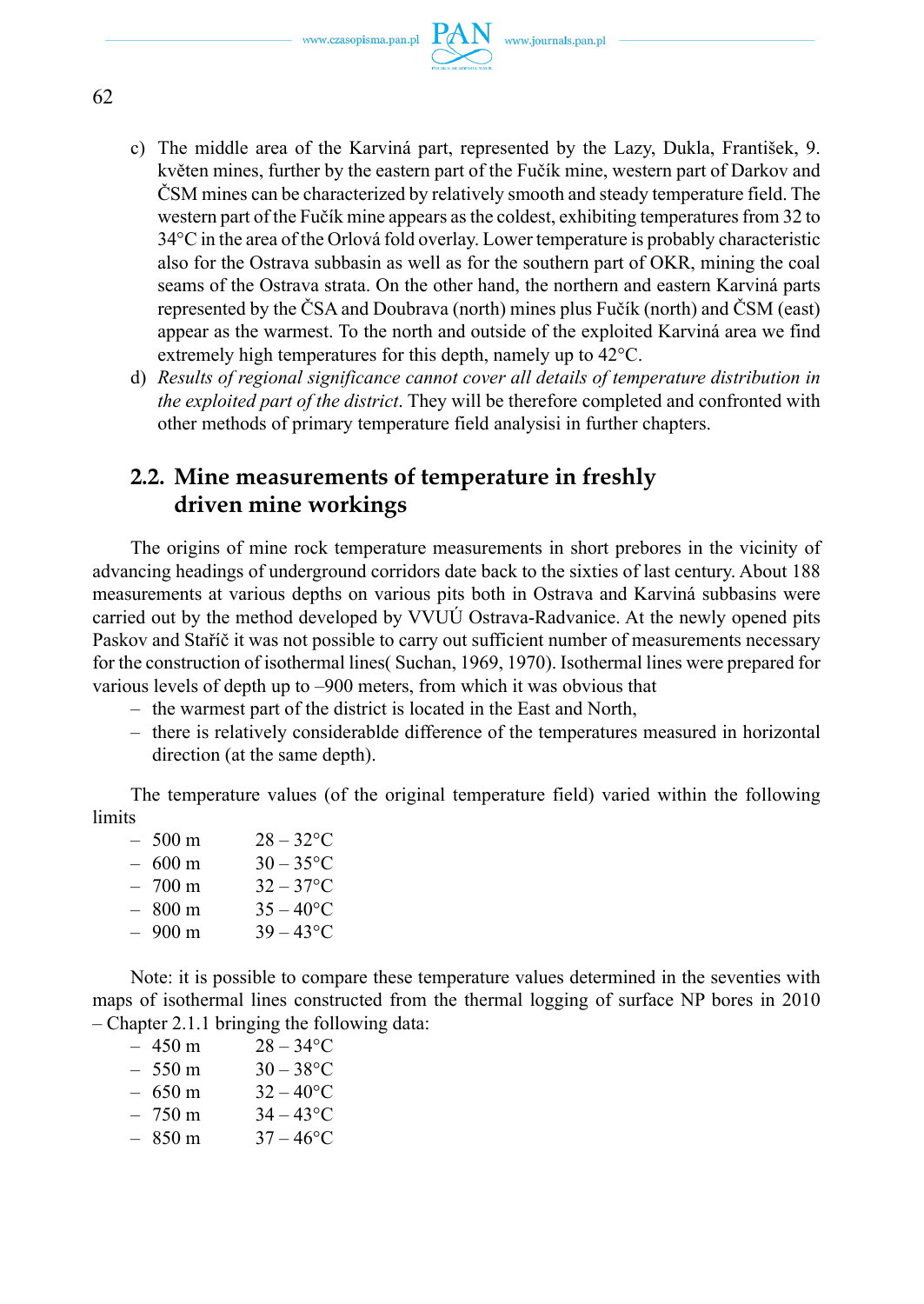

Upper limits of temperatures are here influenced by the interpolation of high temperatures in peripheral areas (out of region of active working). Real temperature values will be determined by measurement in mine workings together with results commented in the following text.

Results of 372 mine temperature measurements (Taufer, 1985) were collected and completed by 82 mine measurements carried out by technical staff of Darkov, ČSM and ČSA mines for the purpose of new analysis of the temperature field within the grant project solution.

It makes no sense to describe here in detail our own method of temperature measurement in mine workings, since our and Polish methodology are in principle identical.

The measurement is always carried out only in freshly driven mine workings, in the closest vicinity of the heading, namely in short 2 m bores into the coal (event. rock mass). The thermometer sensor is placed into the end of the 2 m borehole in close contact to the coal seam (event. rock mass), the head of the borehole being sealed to prevent the influence of the mine air flow. Temperature readings are taken till the temperature regime settles, practically in 10 minute intervals (for about 1 hour or more).

With all results of mine temperature measurements the coordinates X, Y are documented in Excel (using the Czech systém Křovák) along with the absolute depth value and final temperature after stabilization of the temperature field. In further processing the linear regression graphs are constructed(quantitative dependence of temperature on depth for the individual mines) – see example in Fig. 3.

*From thus found values of geothermal gradients the recalculation of temperatures for individual conventional depths –450 to 1050 m takes place* followed by construction of isothermal maps for the area in question with the aid of the SURFER program. Altogether 454 points were measured and documented in this way. An example of their location in the mining area of the Karviná subbasin of OKR is given in Fig. 4.

When describing the OKR map as well as the adjacent Polish part of the Upper Silesia coal basin – see Fig. 1 the complicated structural and tectonic arrangement of the Czech part of USB was pointed out. This arrangement *complicates the sequence and continuity of the individual parts of OKR in isothermal maps* constructed by separate analysis of primary temperature field. The same is true regarding the unreality of linking the Czech and Polish parts. Considering certain inaccuracy given by the existence of the Orlová fold, we dare link the Karviná and Ostrava subsets. However, it is not possible to link them to the southern part of OKR(mines Paskov and Staříč), therefore the isothermal maps for the southern part of OKR are constructed separately and not connected.

The limited number of pages in the publication being prepared does not allow to document all maps of isothermal lines in all conventional depths from –450 m to –1050 m.

Following the agreement with our co-author J. Knechtel we give here only the maps of isothermal curves on horizons of active mining, i.e. –650 m(cca 900 m from surface) – Fig. 5 (Karviná and Ostrava subbasin) and Fig. 6(southern part of OKR), thus in the depth where the temperature field reaches in some mining areas anomal values requiring to solve difficult microclimatic environment by technological means of ventilation and air conditioning.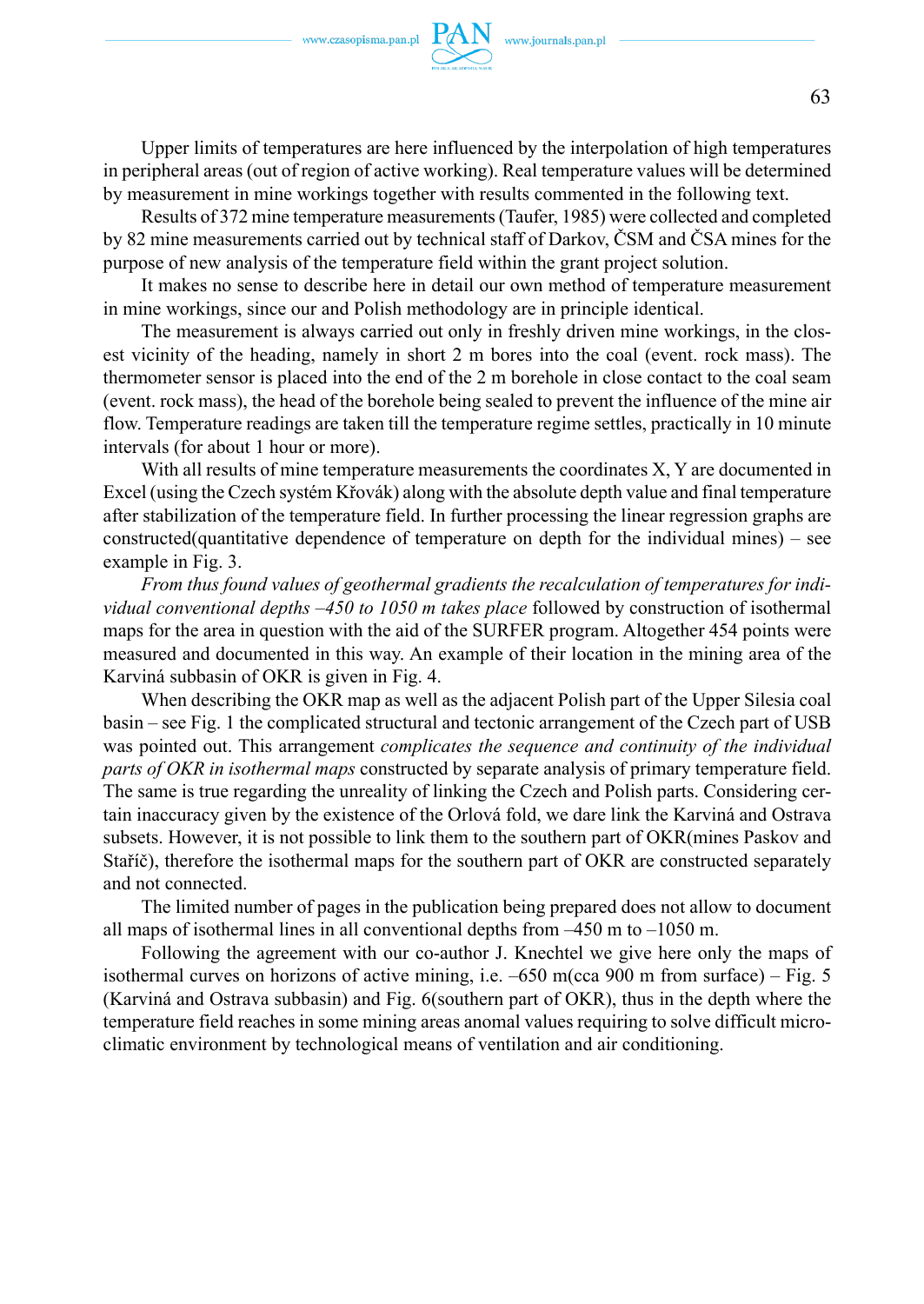

www.czasopisma.pan.pl

www.journals.pan.pl

Fig. 3. Dependece of temperature on depth from the measurements of maximum temperature in mine forbores. Calculated values: Temperature gradient  $G_{100} = 3.0^{\circ}/100$  m. Correlation coef.  $-0.905$ 



Fig. 4. Placement and position of 231 points of temperature measurements in the Karviná part of OKR along with the map of constructed isothermal curves

64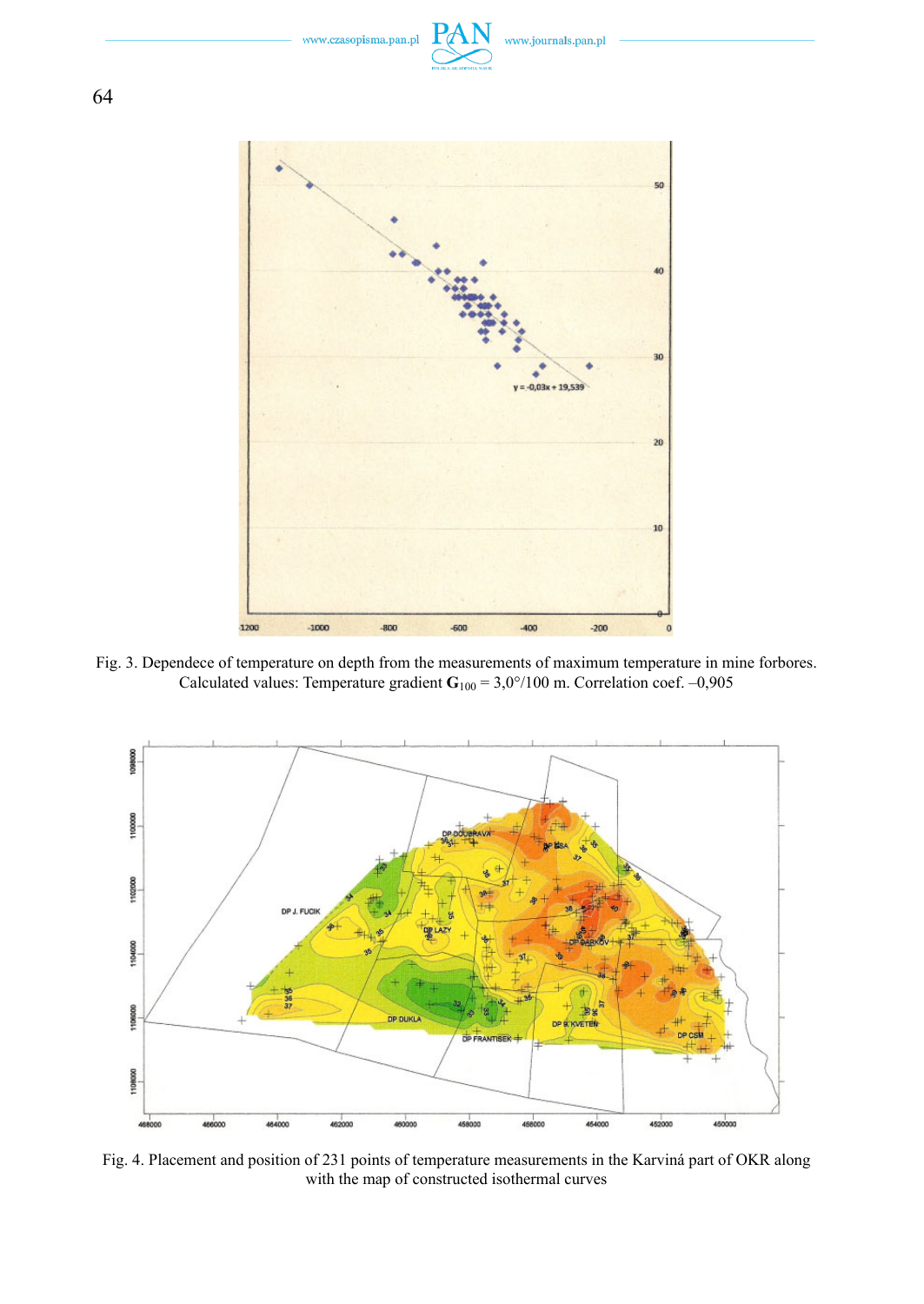

Fig. 5. Map of isothermal curves of the Karviná and Ostrava subbasin in the depth of -650 m Fig. 5. Map of isothermal curves of the Karviná and Ostrava subbasin in the depth of –650 m

65

PAN www.journals.pan.pl www.czasopisma.pan.pl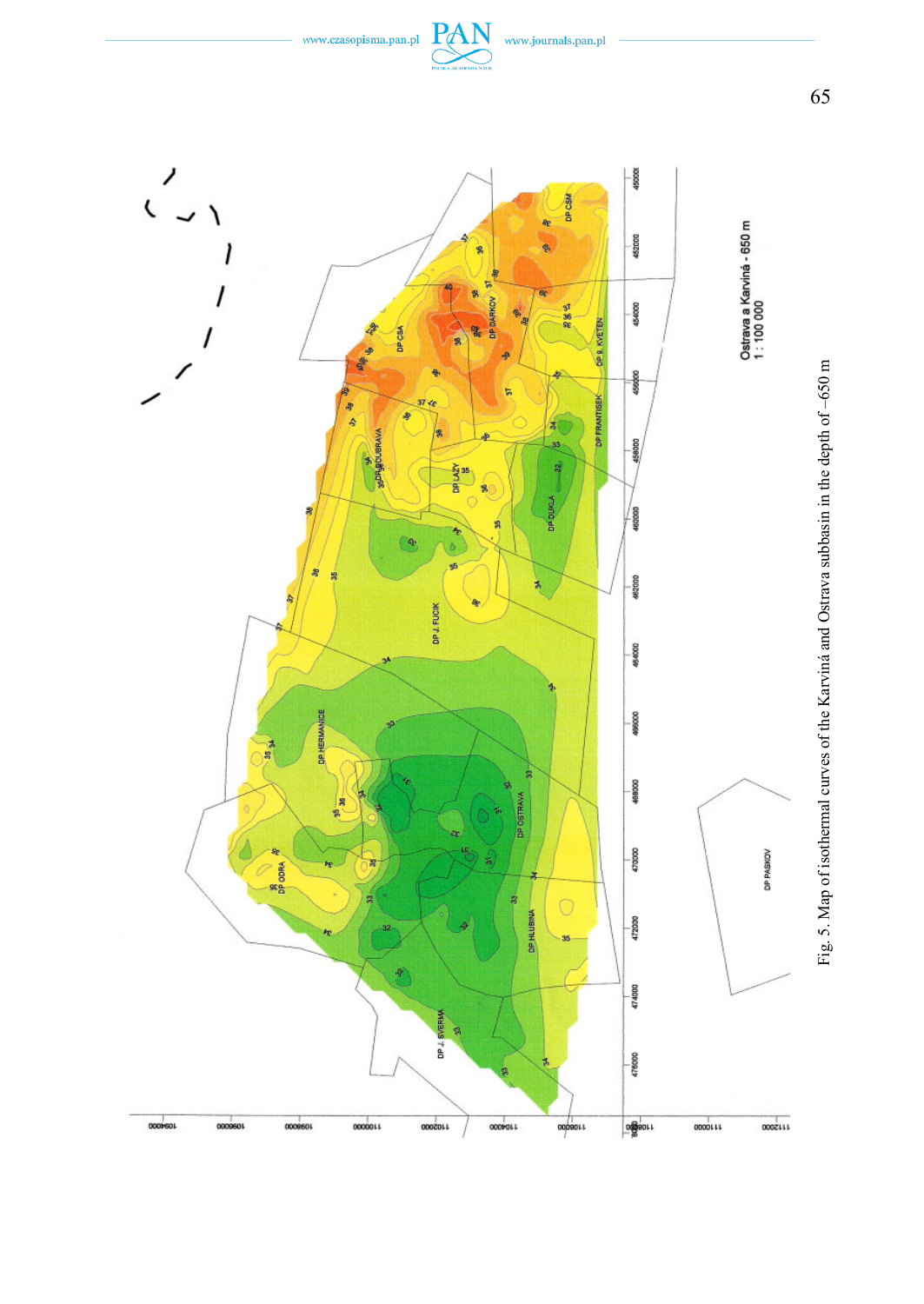

Fig. 6. Map of isothermal curves of the southern subbasin in the depth of –650 m

### **2.2.1. Description of isothermal curves of primary temperature fields of OKR subparts**

Results of the completed analysis of temperature fields in Karviná, Ostrava and southern parts of OKR confirm what was found previously – see eg. / Suchan 1969 /, namely that the temperature values at the same depth level vary considerably. The existing explanation of these differences emphasized above all stratigraphical, litological differences and their representation in geological profile, further differences in thermal conductivity of the rock, changes og hydro-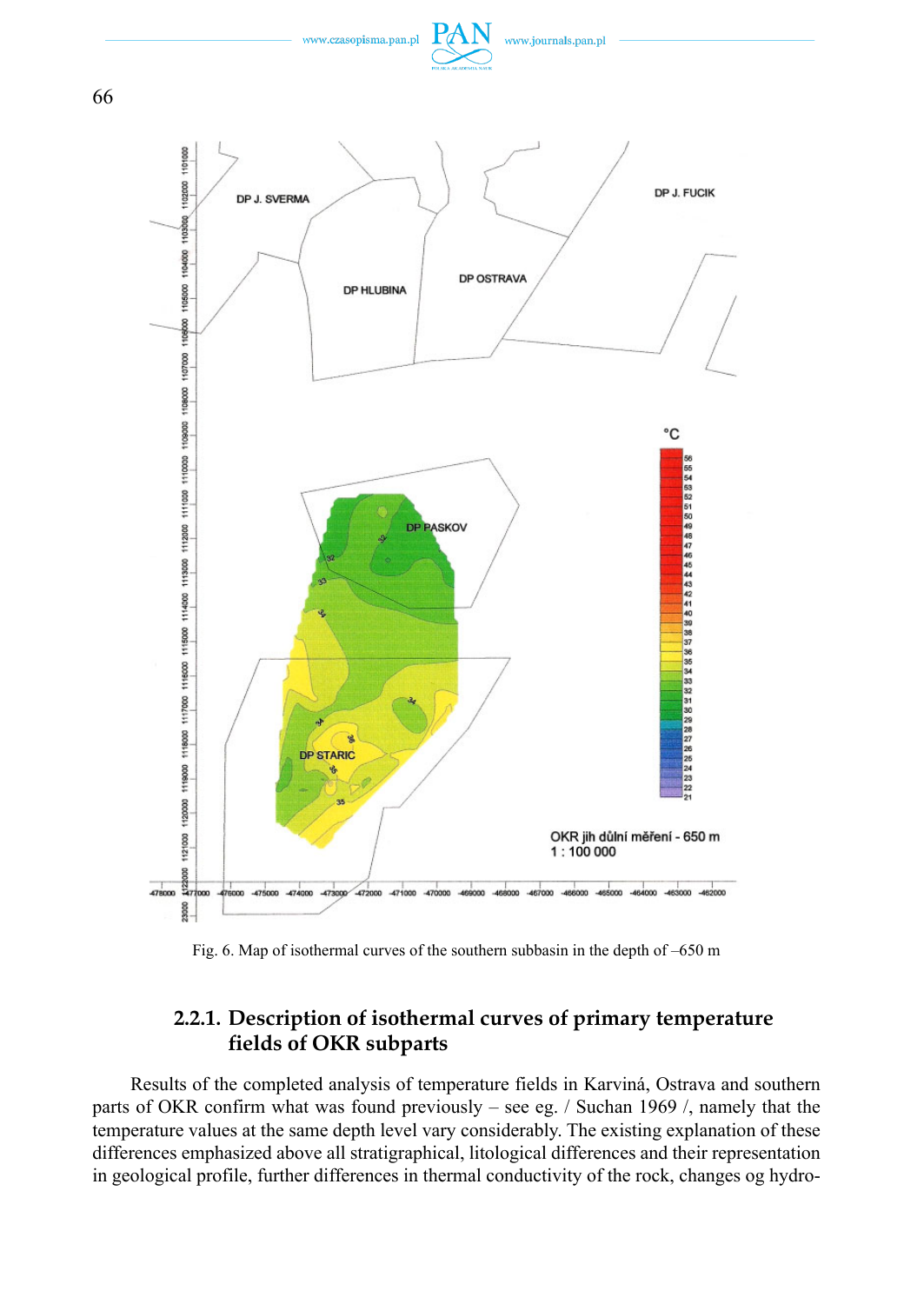logical conditions etc. However, their sources are to be found in the so far exactly not analyzed influence of structurally-tectonical pecularities. This problem is currently also being solved within the framework of the grant project.

What is the reality in the found differences of OKR temperature fields? It confirms again, in the necessary detail, that the "warmest" is the Karviná part, the "coldest" are both Ostrava and southern parts of OKR (mines Paskov, Staříč). Here the temperature values *at –650 m depth range within*

- $-$  32 to 40 $^{\circ}$ C in the Karviná subbasin with anomal maxima of temperatures in the northeastern part(works Doubrava, Darkov, Gabriela, ČSA and ČSM). On average thermally stable region is represented by the works Fučík, Dukla, František and 9. květen.
- 31 to 36°C in the Ostrava subbasin with average temperatures on the works Odra and Hlubina
- $-32$  to 36 $\degree$ C in the southern part of OKR with average temperatures in the central area of the Staříč mine.

Bigger differences in temperature values up to 8°C and maximum temperatures are exhibited in the Karviná subbasin. The Ostrava and southern parts are "colder" and do not exhibit such temperature extremes.

## **3. Polish analysis of the temperature field**

Systematic research of temperature fields in the Polish part of the Upper Silesia Basin(USB) started after 1998, when the Polish standard PN-G-0438 . Mine security at rock temperature threats. Measurement of primary temperature" was issued. To give an example, 132 mine measurements of primary rock temperature in short bores during driving of new mine workings were made according to this standard in the Rybnik district ROP – within its 10 KWK's (Rydultowy, Anna, Chwalowice, Jankowice, Marcel, Jas-Mos, Borynia, Pniówek, Zofiówka, Morcinek) under the supervision of GIG Katowice. The results were published during 2003 to 2009, namely (Knechtel, Gapinski).

The Polish analysis of temperature field differs from the Czech analysis in principle, it can be for the purpose of this work characterized as one of the "physico-geological" methods. It is knoen from the existing literature(Knechtel, Markefka, Zgryza 1980) that the rock temperature at specified depth depends on the yearly average air temperature on surface  $t<sub>0</sub>$ , on thermal flow density  $q_1, q_2, \ldots, q_i$ , penetrating from the Earth nucleus through (1st, 2nd,  $\ldots$  *i*-th) layer into higher layers, on thickness of the individual rock layers  $\Delta z_1, \Delta z_2, \ldots \Delta z_i$ , on thermal coductivity coefficient of these layers  $\lambda_{g1}$ ,  $\lambda_{g2}$ , ...  $\lambda_{gi}$ . There is according to (Chmura 76) the following relationship of these varikables:

$$
t_{pg} = t_0 + (q_1 \cdot \Delta z_1)/\lambda_{g1} + (q_2 \cdot \Delta z_2)/\lambda_{g2} + \ldots + (q_i \cdot \Delta z_i)/\lambda_{gi}
$$

The variable  $t_0$  takes the value of  $8^{\circ}$ C. Thickness of the individual layers can be found using geological profiles. However we do not know the values of coefficints *q* and  $\lambda_g$ , where the values vary widely depending on the type of the rock. But thermal flow values  $q_1, q_2, \ldots, q_i$  for the whole GZW basin are not known. It is possible to determine the values of thermal conductivity *λgi* of these layers above the spot on which we study the primary rock temperature using the geological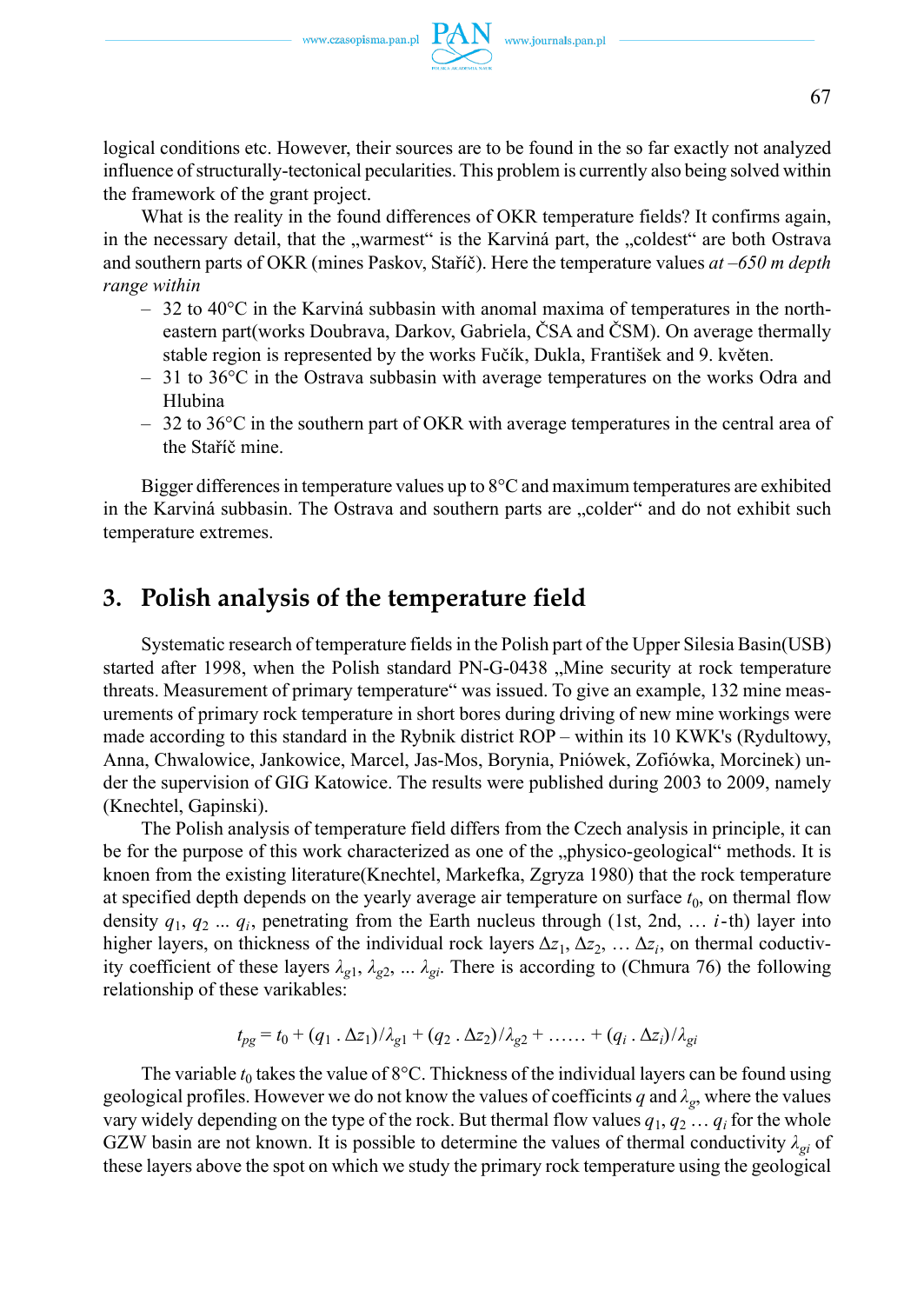

profiles, even if faultless determination of these values from the charts is difficult. Using direct mine temperature measurements however enables to determine statistic values of thermal flow related to thermal conductivity  $a_i = q_i/\lambda_{gi}$ .

When considering the individual stratigraphic layers, ie. Overburden  $(a_n)$ , carbon  $(a_k)$  and coal seams (*aw*), GIG Katovice studies (Knechtel, Gapinski 2004) determined these values using the method of least squares:

$$
a_n = 0.019853
$$
,  $a_k = 0.029494$ ,  $a_w = 0.075137$ 

Maps of temperature isolines in 43 spots in the mining area of the Rybnik district were then prepared using the SURFER 8 program for horizons of –450 m, –650 m, –750 m –850 m. These maps are, especially for greater depths, of prognostic value.

The method of determination of the primary rock temperature from the results of temperature measurements in boreholes led from surface was also tried out in Polish coalmining, namely in the Lubelský coal district. Regarding the effect of factors influencing the measured temperature values(see the Czech analysis in Chapter 2.1.) and the impossibility of drilling the survey bores from surface in the area of mining activity, this method is not used in the Polish analyses of the temperature field.

Another method, widely used in research, is the individual temperature measurement in short 2 m pre-bores in the vicinity of mine workings under the following conditions:

- regular progress of the mine working heading,
- the heading is not located in preferred exploitation area or in the vicinity of mine fire field,
- there is no waterflow from the rock mass on the heading.

This method and methodology is sufficiently well know and the same as in the Czech part of the Upper Silesia basin so that it is not necessary to describe it in detail.

## **3.1. Map of isothermal lines in the Polish part adjacent to the border**

This map of isothermal lines covers a part of the reserve field of the former Rybnik district, southern part of the Marcel mine (plant 1. maja), and the Jas-Mos mine. It was prepared using the principles of isothermal lines construction described in the report Knechtel, Gaoinski 2004. 12 mine temperature measurements were conducted in the investigated area (1. Maja mine, future parts of the Marcel mine) and only 6 measurements were conducted on the Moszczenica mine (future part of the Jas-Mos mine). When analyzing the geological profiles and determination of thickness of the stratigraphic layers above the measurement spots and with the use of the least squares method, the following heat transfer parameters were calculated

$$
a_n = 0.03732
$$
 K/m,  $a_k = 0.03188$  K/m,  $a_w = 0.09849$  K/m,

differing quite significantly from the values given in the report Knechtel, Markefka, Zgryza 1980 covering the whole of the Rybnik district(ROP).This difference was up to 2°C.

When describing the changes of the primary rock temperature at the level of =650 m in the whole Rybnik district  $-Fig. 7$  it is possible to state that the temperature varies in very wide range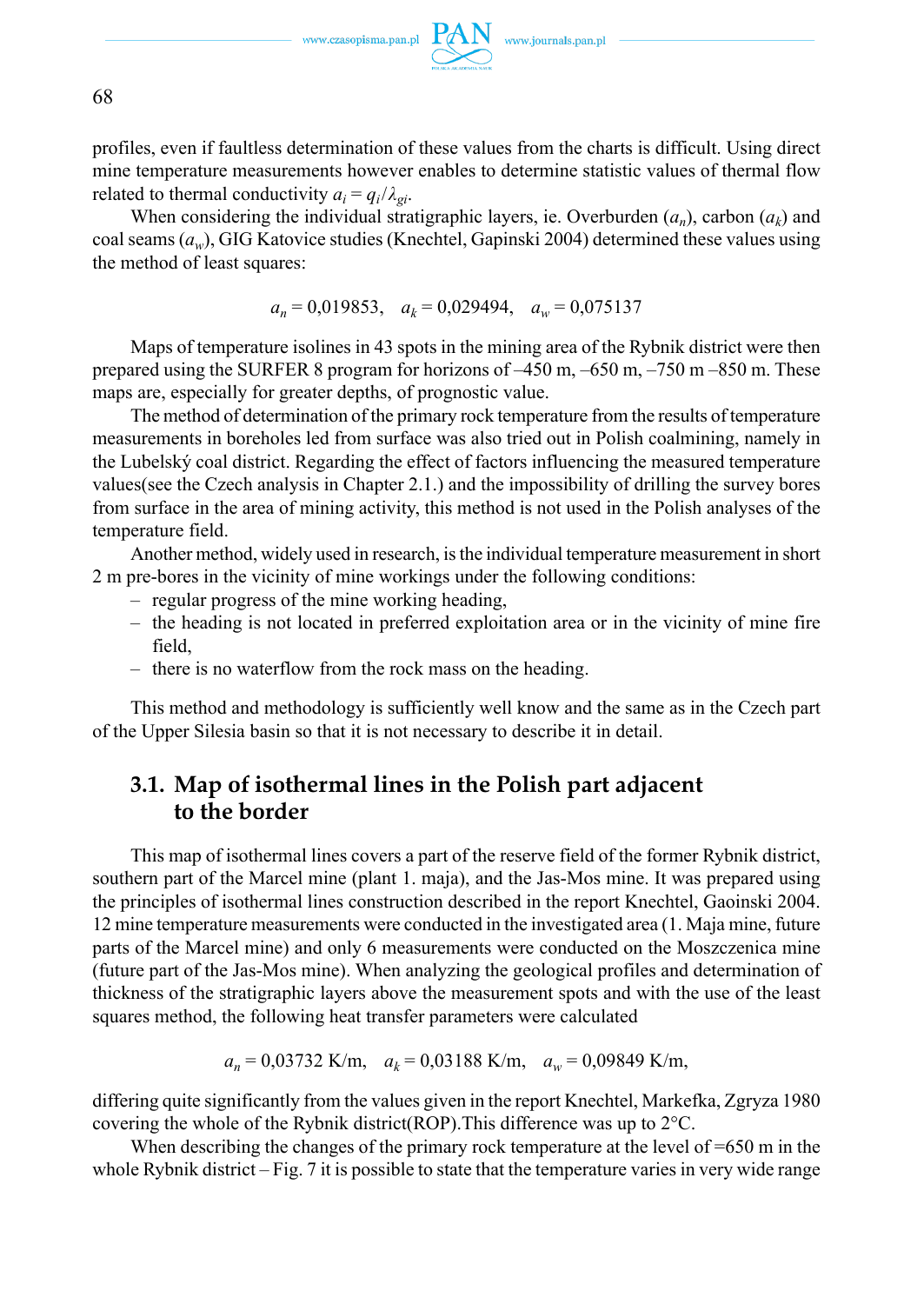

Fig. 7. Map of isothermal lines of the primary rock temperature at the level of –650 m in the whole Rybnik district

from 32°C in the Rydultowy-Anna mine (plant Rydultowy) up to 45°C in the Borynia-Zofiówka mine (plant Zofiówka), where the centers of increased temperature occur in the northern part of the Zofiówka mine and in the southern part of the 1. maja plant.

The general tendency of growth in temperature is from northwest to southwest. This increase is substantial because of the inhomogenous rock mass(numerous tectonics), varying thickness of coal seams as well as of overbuden. AS already given above, average values of heat transfer coefficients *ai* were adopted for the whole Rynik district area. These adopted values of coefficients differ significantly from the analogous values for the border area.

When describing the changes of the primary rock temperature in the border area – Fig. 8 it is possible to state that the temperature changes for this case are slightly lower, ie. from 33,5°C in the ROP reserve area up to  $41^{\circ}$ C in the southern part of the Marcel mine-plant 1. Maja. Two centers of increased temperatures rise in the southern part of the Marcel mine and there is 1 center of relatively lower temperature in the west central part of the Jas-Mos mine with temperature  $t_{pg} = 34,5$ °C.

The border area exhibits lower temperature values in Fig. 8 than in Fig. 7.

Fig. 8 gives the maximum temperature in the border area cca  $2^{\circ}$ C lower from the analogous value in Fig. 7. The average rock temperatures in Fig. 8 are by 1°C to 2°C lower than temperatures for the same area in Fig. 7.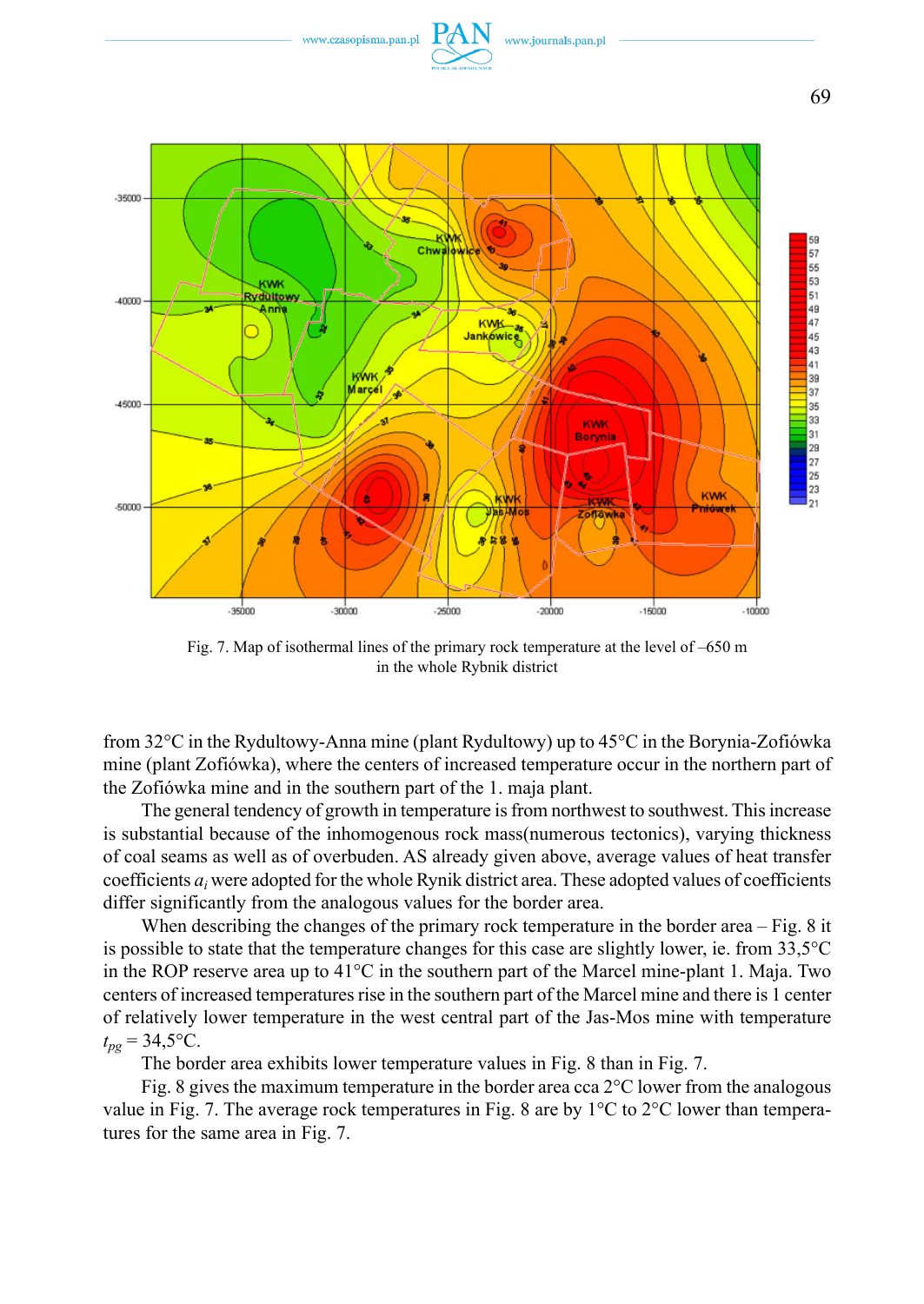

Fig. 8. Map of isothermal lines of the primary rock temperature at the level of –650 m in the border area

# **3.2. Comparison of isothermal lines for rock mass in OKR and the Polish border area**

In Ostrava-Karviná district (OKR), namely in the Karviná subbasin, the temperature of the rock mass at the ´650 m level ranges from 32 to 40°C. The Polish part of the Upper Silesia coal district in the area adjacent to the Czech border exhibits this tenperature in the range of 33,5 to 41C, which is slightly higher. This may be caused by the increasing trend in temperature in the northeast part of OKR in direction to the Polish border. The temperature isolines in the Polish part unlike thes in OKR have a smooth, less rugged course suggesting the "regional" character of the temperature field changes, possibly caused by lower density of underground measurement spots.

As far as the shut-down Morcinek mine located in direct contact with the Czech-Polish border is concerned, due to the short time of exploitation it was not possible to get more mine temperature measurements to construct the same temperature lines. Only 4 temperature  $t_{p\sigma}$  measurement values were obtained for this mine, these were for depths

$$
z = -535.5 \text{ m } t_{pg} = 37.0^{\circ}\text{C}
$$
  
\n
$$
z = -521.8 \text{ m } t_{pg} = 36.2^{\circ}\text{C}
$$
  
\n
$$
z = -716.7 \text{ m } t_{pg} = 42.0^{\circ}\text{C}
$$
  
\n
$$
z = -750.0 \text{ m } t_{pg} = 42.6^{\circ}\text{C},
$$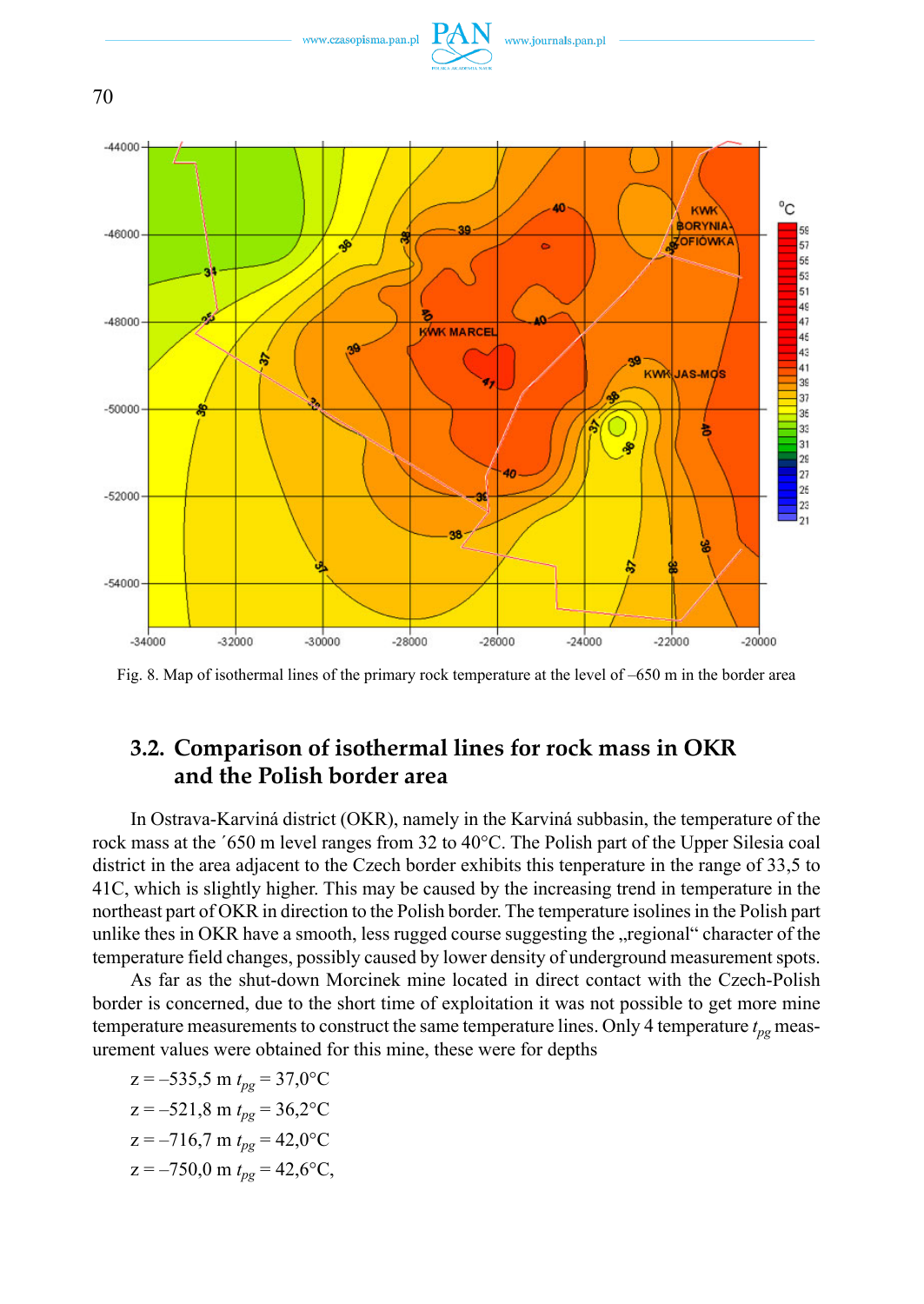which is in good accordance with the results gained by mine measurements in the closest Darkov mine (plant Darkov) with temperatures 36 to 40**°**C at the depth of –650 m (the trend of higher temperatures in the Polish part is preserved here).

# **Conclusion**

The research of temperature fields is no doubt of great importance for the solution of microclimatic conditions at great depths while respecting safety and hygiene regulations. These more complicated conditions have negative impact both on the workforce and on the ventilation and air conditioning means. This importance of research is further enhanced at present times by the effort to gain new sources of energy and utilize the geothermal energy from deep mines.

The analysis of the temperature field in Ostrava-Karviná district conducted within our present study is a part of the solution of the grant project titled "Research of temperature fields of active mines in the Czech Republic and their impact on mining economics", reg. No. 105/09/1792., filling in full the first part of the project title.. An integral part of the project solution became the renewed cooperation with a specialist and management of GIG Katovice.

Results *from thermologging temperature measurements in NP geologivcal survey bores led from surface* and *results from mine technical temperature measurements in short boreholes near the headings of freshly driven mine workings* were used in this analysis of temperature field.

The results can be summarized into the following conclusions:

- *continuous thermologging measurements* of geological NP bores give reliable, usable results for the primary temperature field analysis. They enable to obtain graphs of linear dependence and determine the geothermal gradient with relatively high degree of correlation(above 0,9). However, they are only of regional importance since they do not capture temperature details in the active mining area, where they have not been and cannot be realized.
- *Mine temperature measurement in freshly driven mine workings*, if performed by a trained personnel, is no doubt the most accurate method of mapping the primary temperature field. The need for a large number of measurements is however opposed by certain operational demands as well as the research character of these measurements. The conducted analysis showed surprisingly good agreement with the results of continuous thermologging, above all in the found limits of temperature difference in individual depths, eg. at the  $-650$  m depth the limits of measured temperatures 32 to 41 $\degree$ C are totally identical. And it is similar for higher depth levels.
- *Preparation of isothermal line maps in the commonly used coordinate system for each mining plant up to great depths of future exploitation* appears as the most suitable way of temperature field analysis presentation.

We suppose that also in Czech specific conditions and after the Polish standard PN-G-04038 example, the grant solution conclusions will contain Guidelines or Methodological guidelines specifying the procedures nand measures under difficult microclimatic conditions and document the temperature field analyses on particular mine plants up to depths of 1 500 m under surface.